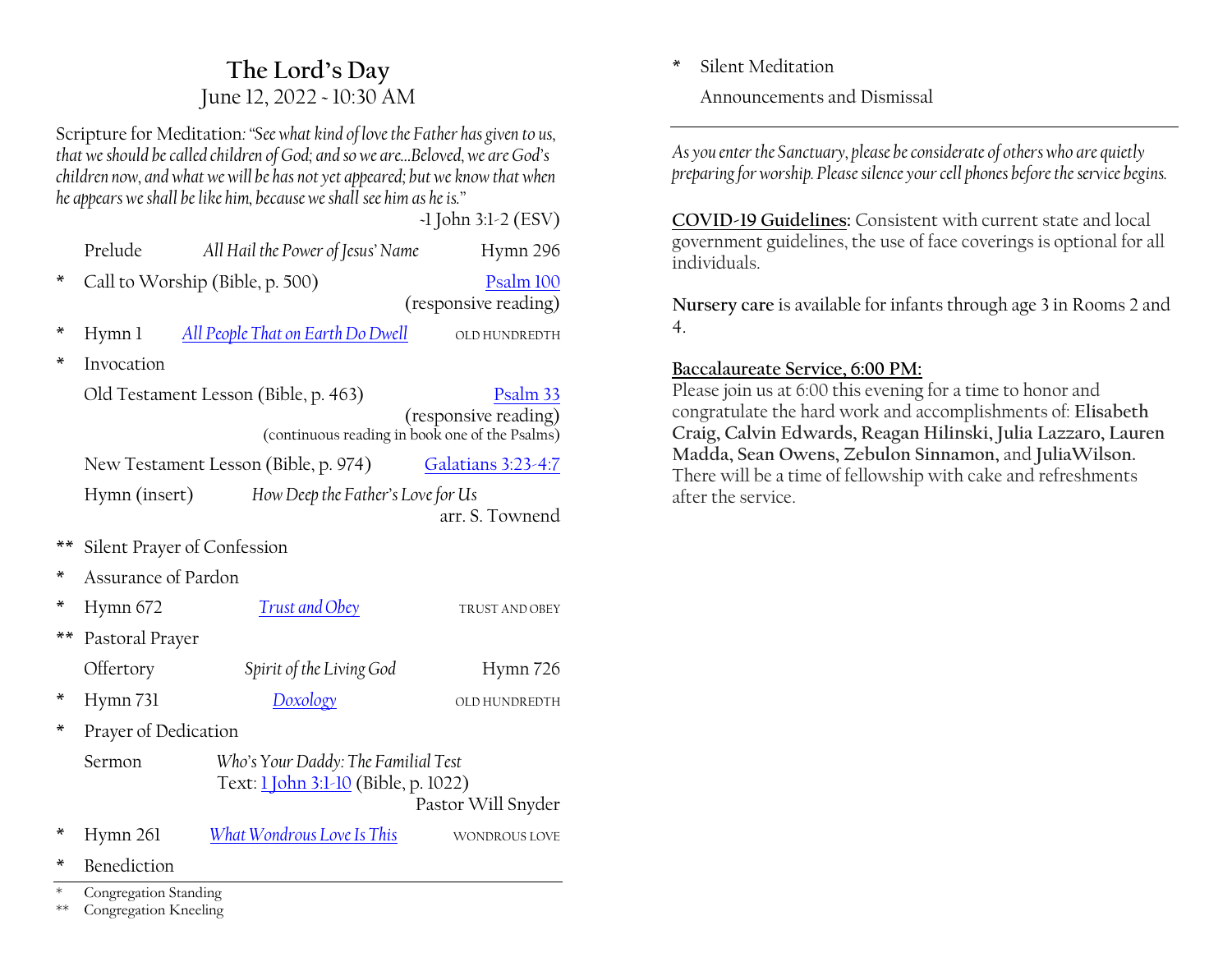#### **SERVING IN WORSHIP TODAY**

#### **June 12, 2022**

| Worship Leader:      | Elder Scott Warren                      |  |  |  |
|----------------------|-----------------------------------------|--|--|--|
| Greeters:            |                                         |  |  |  |
| Deacon in Charge:    | Jeff Edwards                            |  |  |  |
| Ushers:              | Walter Mayo                             |  |  |  |
| Audio:               | Zeb Sinnamon                            |  |  |  |
| Nursery:<br>9:30:    |                                         |  |  |  |
|                      | 10:30 (Worship): Dee Volkert, Toni Kirk |  |  |  |
| <b>Toddler Time:</b> |                                         |  |  |  |
| Coffee Clean-up:     |                                         |  |  |  |

**Evening Audio:** *Baccalaureate Service*

#### **June 19, 2022**

| Worship Leader:   | Elder Brian Wilson                         |
|-------------------|--------------------------------------------|
| Greeters:         |                                            |
| Deacon in Charge: | Howard Craig                               |
| Ushers:           | Peter Benedict                             |
| Audio:            | Zeb Sinnamon                               |
| Nursery:<br>9:30: |                                            |
|                   | 10:30 (Worship): Sue Owens, Anita Hilinski |
| Toddler Time:     |                                            |

#### **Coffee Clean-up:**

**Evening Audio:** *Father's Day~*

*No Evening Service*



Words and music by Stuart Townend ©1995 Thankyou Music CCLI License #2848460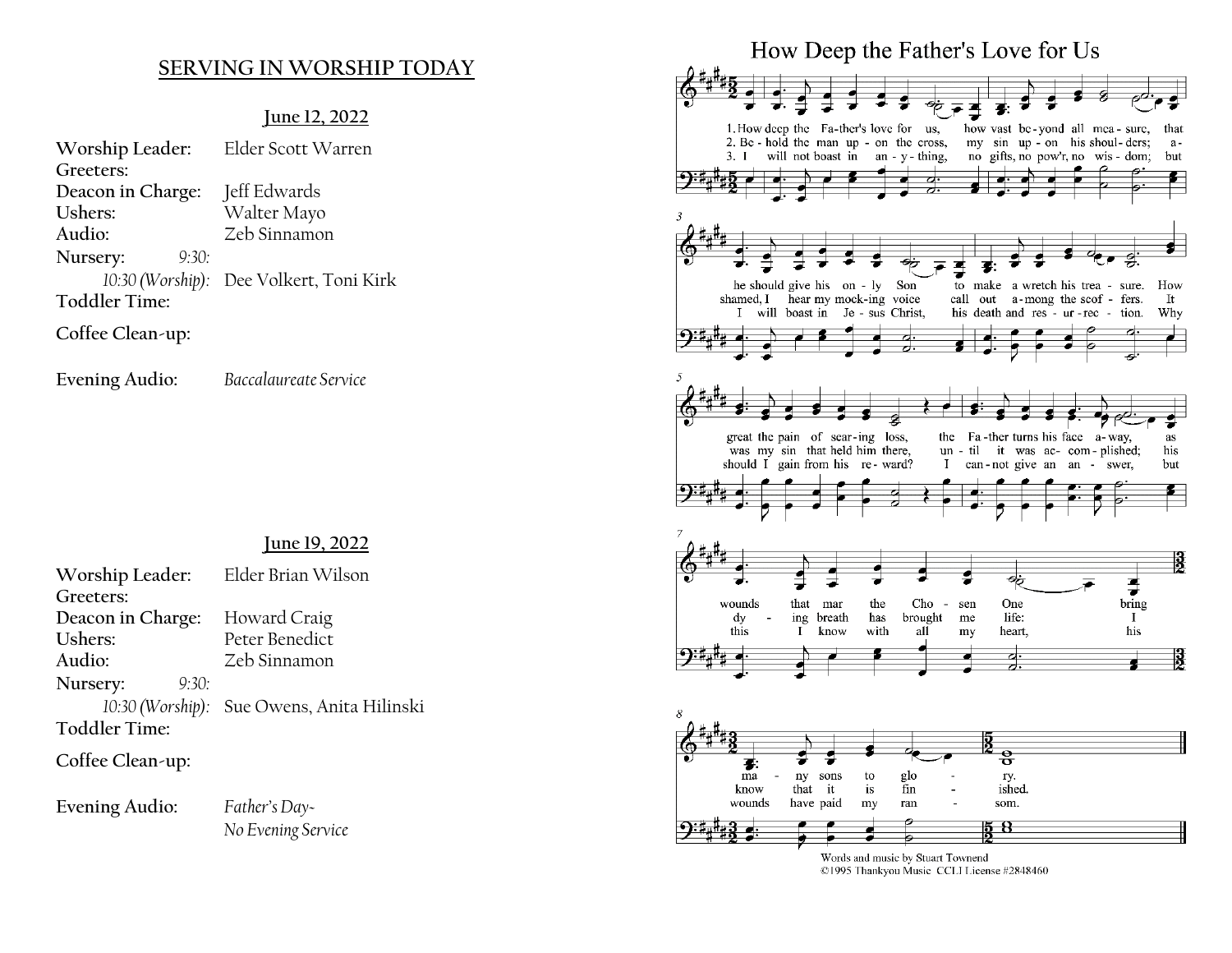### **This Week at Church**

| Wednesday | 1:00 PM | <b>Bible Study</b>                |
|-----------|---------|-----------------------------------|
|           | 6:30 PM | Prayer Shawl Meeting              |
|           | 7:00 PM | Prayer Gathering                  |
| Thursday  | 7:00 PM | Deacons' Meeting                  |
| Saturday  | 7:00 AM | Men's Covenant Group              |
| Sunday    |         | Father's Day - No Evening Service |
|           |         |                                   |

# **ANNOUNCEMENTS**

# **COMING EVENTS**

#### **SUMMER SESSION OF CHILDREN'S MUSIC & MOVEMENT!**

Dates: 6 weeks, **June 23rd-July 28th** When: Thursdays at 10:30 AM Where: In the Fellowship Hall at PCC

Cost: Free for returning students, \$15 per new student (covers one set of instruments)

We know many families may be vacationing or not able to attend every week, but please let Colleen know if your family will join us for any of those weeks. Dropping in is completely fine!

Email Colleen Millett by **June 19th** to sign up! [ckmillett@gmail.com](mailto:ckmillett@gmail.com)

About the class:

The class (for children aged 4 months - 4 years) will be around 30 mins long and is based on the world-renowned Musikgarten curriculum. We'll enjoy songs, rhymes, movement, stories, instruments, and more. (Older siblings are very welcome to attend but will be expected to be helpers and role models.) Please invite friends who do not attend PCC!

# **CHURCH FAMILY NEWS**

# **WEDNESDAY BIBLE STUDY**

A Wednesday afternoon Bible study takes place at 1:00 PM at the church. If you are interested in joining, please contact Pastor Will at the church office: (860) 742-7222.

### **VACATION BIBLE SCHOOL 2022**

Good Day Mate! This year's Vacation Bible School theme is Zoomerang. We will be taking a trip to the land down under, Australia. How can you help? Please consider donating paper towel rolls and assorted colors of pipe cleaners for some AUS-SOME crafts. You can drop off these supplies to a bin in the back of the fellowship hall. Thank you for helping make VBS a success. Anita Hilinski

## **MID-WEEK RECHARGE**

We believe it is important to provide a mid-week avenue for all believers to come together to grow in friendship and to seek the Lord in prayer. Additionally, there have been some in the church that expressed a desire for more opportunities to fellowship with one another and we desire to help cultivate that.

#### **Schedule**

This ministry will take place twice a month on the **2nd and 4th Wednesdays of the month from 6:00-8:00 PM**. From 6:00-7:00 PM food will be provided and individuals and families may come at any time during that hour to eat and spend time together. Beginning at 7:00 PM the focus will shift to a time of prayer, facilitated by an Elder, Pastor, or other servant-leader in the church. This is an opportunity for prayer, fellowship, and to invite others outside of PCC to come and enjoy a meal and spend time together. The next Mid-Week Recharge will be **June 22nd.**

## **Kids Bible Club**

Along with food, fellowship, and prayer, a kids bible club led by Mark Popovitch will also be available for children grades  $k-5$ <sup>th</sup>. Kids club will begin at **7:00 PM** and is a ministry that provides opportunity for young people to grow in friendship with other children, receive instruction and lessons from God's Word, and enjoy singing praise to the Lord.

If you have any questions regarding this ministry, please contact Pastor Will or Mark Popovitch (860.742.7222).